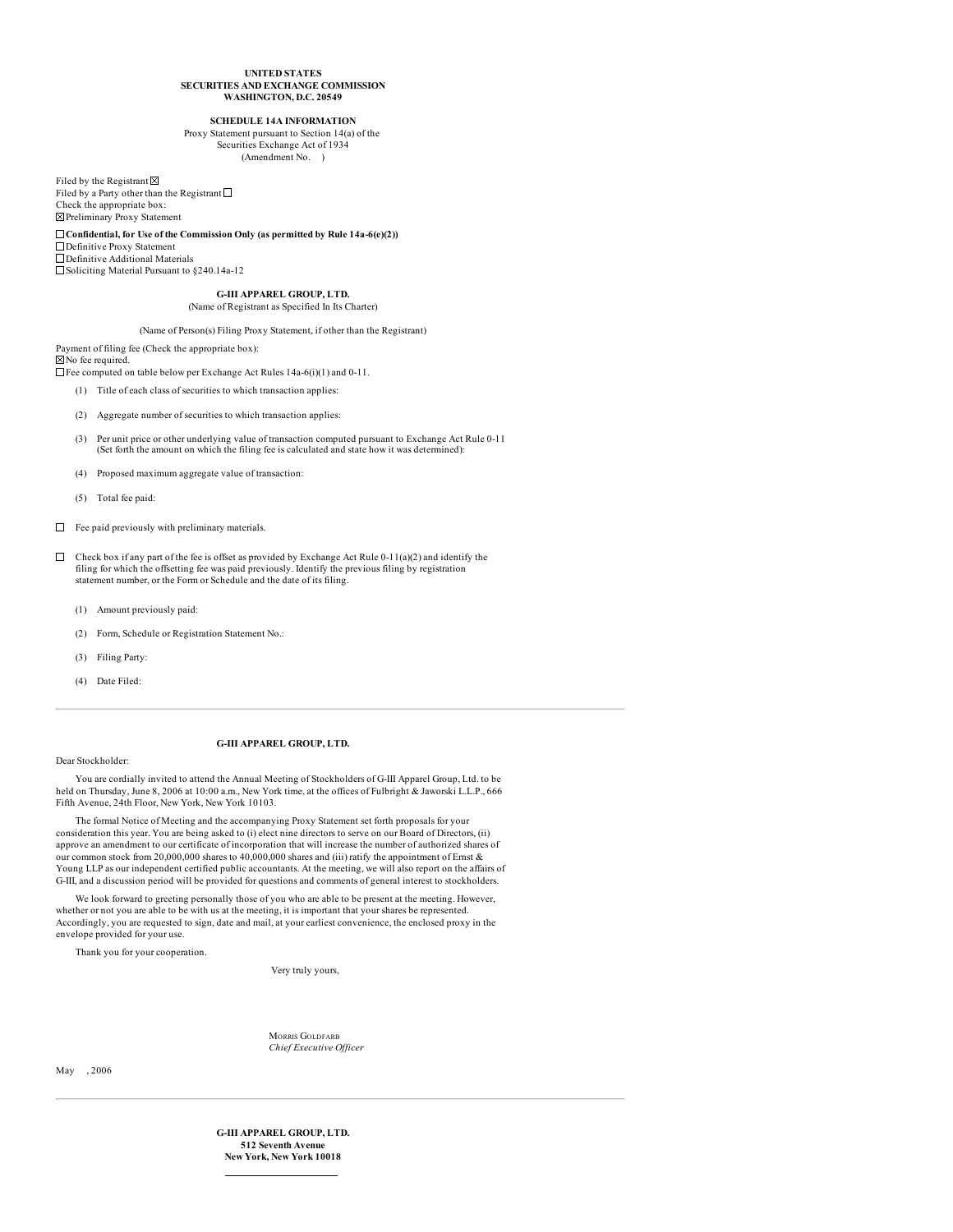### **NOTICE OF ANNUAL MEETING OF STOCKHOLDERS June 8, 2006**

NOTICE IS HEREBY GIVEN that the Annual Meeting of Stockholders of G-III Apparel Group, Ltd. will be held on Thursday, June 8, 2006 at 10:00 a.m., New York time, at the offices of Fulbright & Jaworski L.L.P., 666 Fifth Avenue, 24th Floor, New York, New York 10103, for the following purposes:

- (1) To elect nine directors to serve for the ensuing year.
- (2) To approve an amendment to our certificate of incorporation that will increase the total number of authorized shares of our common stock, \$.01 par value per share, from 20,000,000 shares to 40,000,000 shares.
- (3) To consider and act upon a proposal to ratify the appointment of Ernst & Young LLP as our independent certified public accountants for the fiscal year ending January 31, 2007.
- (4) To transact such other business as may properly come before the Annual Meeting or any adjournment thereof.

Only stockholders of record at the close of business on May 2, 2006 will be entitled to notice of and to vote at the Annual Meeting or any adjournment thereof.

All stockholders are cordially invited to attend the Annual Meeting in person. **However, whether or not** you plan to attend the Annual Meeting in person, each stockholder is urged to complete, date and sign the **enclosed form of proxy and return it promptly in the envelope provided.** No postage is required if the proxy is mailed in the United States. Stockholders who attend the Annual Meeting may revoke their proxy and vote their shares in person.

By Order of the Board of Directors

WAYNE S. MILLER *Secretary*

New York, New York May , 2006

### **G-III APPAREL GROUP, LTD. 512 Seventh Avenue New York, New York 10018**

### **PROXY STATEMENT**

### **GENERAL INFORMATION**

**General**

This Proxy Statement (first mailed to stockholders on or about May 9, 2006) is furnished to the holders of Common Stock, par value \$.01 per share (the ''Common Stock''), of G-III Apparel Group, Ltd. (''G-III'') in connection with the solicitation by our Board of Directors of proxies for use at the Annual Meeting of Stockholders (the ''Annual Meeting''), or at any adjournment thereof, pursuant to the accompanying Notice of Annual Meeting of Stockholders. The Annual Meeting will be held on Thursday, June 8, 2006, at 10:00 a.m., New York time, at the offices of Fulbright & Jaworski L.L.P., 666 Fifth Avenue, 24th Floor, New York, New York 10103.

It is proposed that at the Annual Meeting: (i) nine directors will be elected to serve on our Board of Directors, (ii) the amendment of our certificate of incorporation to increase the number of authorized shares of our Common Stock from 20,000,000 shares to 40,000,000 shares will be approved and (iii) the appointment of Ernst & Young LLP as our independent certified public accountants for the fiscal year ending January 31, 2007 will be ratified

Management currently is not aware of any other matters that will come before the Annual Meeting. If any other matters properly come before the Annual Meeting, the persons designated as proxies intend to vote in accordance with their best judgment on such matters. Proxies for use at the Annual Meeting are being solicited by our Board of Directors. Proxies will be solicited chiefly by mail; however, certain of our officers, directors, employees and agents, none of whom will receive additional compensation therefore, may solicit proxies by telephone or other personal contact. We will bear the cost of the solicitation of the proxies, including postage, printing and handling, and will reimburse the reasonable expenses of brokerage firms and others for forwarding material to beneficial owners of shares of Common Stock.

All share and per share information in this Proxy Statement has been adjusted to give retroactive effect to a three-for-two split of our Common Stock effected on March 28, 2006.

### **Revocability and Voting of Proxy**

A form of proxy for use at the Annual Meeting and a return envelope for the proxy are enclosed. Unless otherwise indicated on the form of proxy, shares of Common Stock represented by any proxy in the enclosed form, assuming the proxy is properly executed and received by us prior to the Annual Meeting, will be voted with respect to the following items on the agenda: (i) the election of each of the nominees for director as shown on the form of proxy, (ii) the approval of an amendment to our certificate of incorporation to increase the number of authorized shares of Common Stock from 20,000,000 shares to 40,000,000 shares and (iii) the appointment of Ernst & Young LLP as our independent certified public accountants.

Stockholders may revoke the authority granted by their execution of a proxy at any time prior to the effective exercise of the powers conferred by that proxy, by filing with the Secretary of G-III a written notice of revocation or a duly executed proxy bearing a later date, or by voting in person at the Annual Meeting. Shares of Common Stock represented by executed and unrevoked proxies will be voted in accordance with the instructions specified in such proxies. If no specifications are given, the proxies intend to vote the shares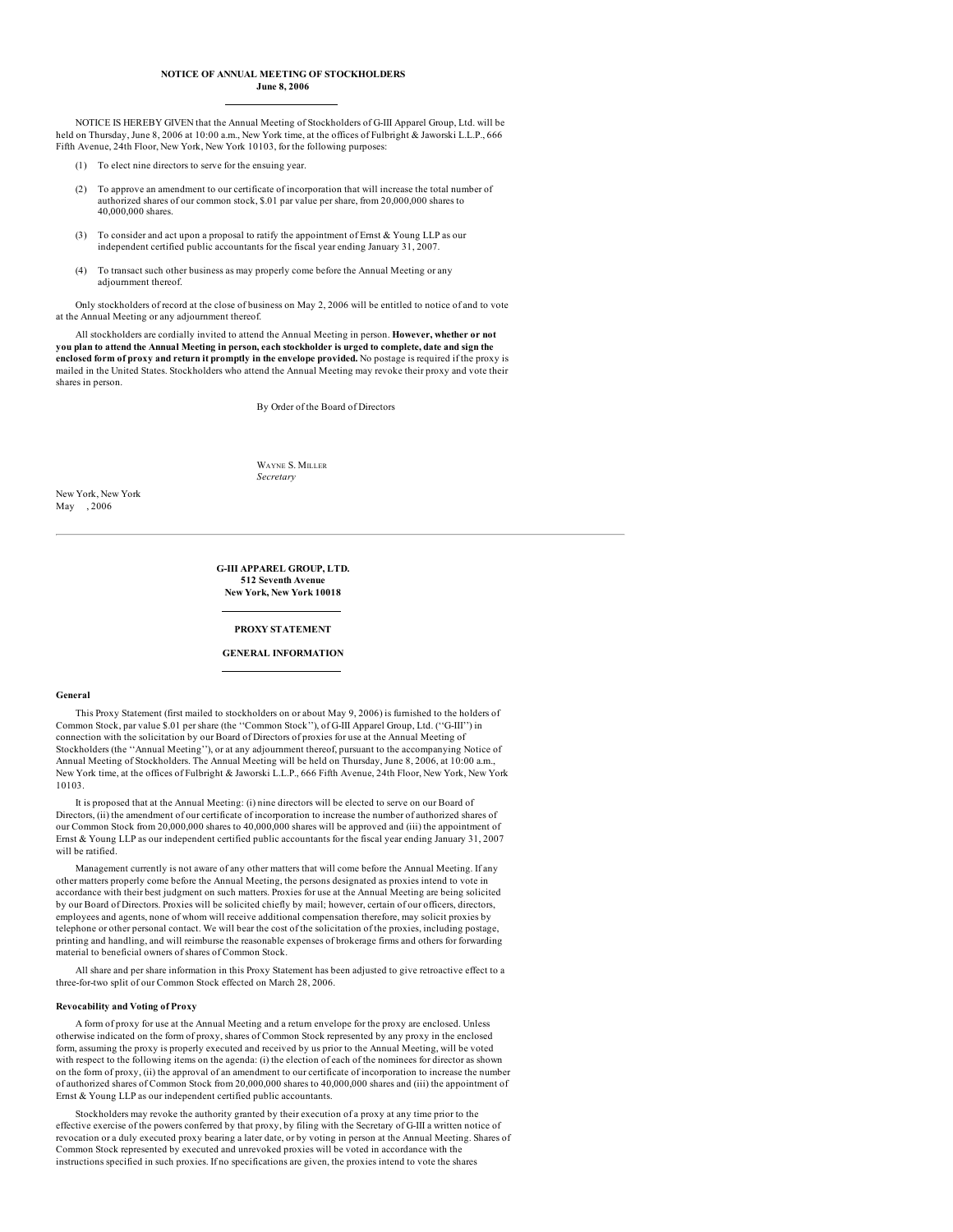incorporation to increase the number of authorized shares of Common Stock, ''for'' the ratification of the appointment of Ernst & Young LLP as our independent certified public accountants, and in accordance with their best judgment on any other matters which may properly come before the meeting.

# **Record Date and Voting Rights**

On May 2, 2006, there were shares of Common Stock outstanding (excluding those held in treasury). Each of these shares is entitled to one vote upon each of the matters to be presented at the Annual Meeting. Only stockholders of record at the close of business on May 2, 2006 are entitled to notice of and to vote at the Annual Meeting or any adjournment thereof. The holders of a majority of the outstanding shares of Common Stock, present in person or by proxy and entitled to vote, will constitute a quorum at the Annual Meeting. Abstentions and broker non-votes will be counted for purposes of determining the presence or absence of a quorum, but will not be counted with respect to the specific matter being voted upon. ''Broker non-votes'' are shares held by brokers or nominees which are present in person or represented by proxy, but which are not voted on a particular matter because instructions have not been received from the beneficial owner.

The affirmative vote of the holders of a plurality of the shares of Common Stock present in person or represented by proxy and entitled to vote at the Annual Meeting is required for the election of directors. The affirmative vote of the holders of a majority of the outstanding shares of Common Stock is required to approve the amendment to our certificate of incorporation. The affirmative vote of the holders of a majority of the shares of Common Stock present in person or represented by proxy and entitled to vote is required to ratify the appointment of Ernst & Young LLP.

 $\mathfrak{Z}$ 

### **BENEFICIAL OWNERSHIP OF COMMON STOCK BY CERTAIN STOCKHOLDERS AND MANAGEMENT**

The following table sets forth information as of March 31, 2006 (except as otherwise noted in the footnotes) regarding the beneficial ownership of our Common Stock of: (i) each person known by us to own beneficially more than five percent of the outstanding Common Stock; (ii) each director and director nominee; (iii) each executive officer named in the Summary Compensation Table (see ''Executive Compensation'' below); and (iv) all directors and executive officers as a group. Except as otherwise specified, the named beneficial owner has the sole voting and investment power over the shares listed.

|                                                                   | <b>Amount and Nature of</b><br><b>Beneficial Ownership of</b> | Percentage of                |
|-------------------------------------------------------------------|---------------------------------------------------------------|------------------------------|
| <b>Name and Address of Beneficial Owner</b><br>Morris Goldfarb(1) | <b>Common Stock</b>                                           | <b>Common Stock</b><br>36.2% |
|                                                                   | 4,614,488(2)                                                  |                              |
| Sammy Aaron(1)                                                    | 430,000(3)                                                    | 3.5%                         |
| Thomas J. Brosig                                                  | 26,400(4)                                                     | *                            |
| 1174 Glendale Place<br>Gulfport, MS 39507                         |                                                               |                              |
| Pieter Deiters(1)                                                 | 3,000(5)                                                      | *                            |
| Alan Feller $(1)$                                                 | 31.912(6)                                                     | $\ast$                       |
| Carl Katz $(1)$                                                   | 216,600(7)                                                    | 1.7%                         |
| Laura Pomerantz $(1)$                                             |                                                               | *                            |
| Willem van Bokhorst                                               | 44,625(8)                                                     | $\ast$                       |
| Julianaplein 5<br>Curação, Netherlands Antilles                   |                                                               |                              |
| Richard White(1)                                                  | 24,300(9)                                                     | $\ast$                       |
| Aron Goldfarb(1)                                                  | 1,434,532(10)                                                 | 11.6%                        |
| Dimensional Fund Advisors Inc.                                    | 628,225(11)                                                   | 5.1%                         |
| 1299 Ocean Avenue<br>11th Floor<br>Santa Monica, CA 90401         |                                                               |                              |
| Wynnefield Capital Group                                          | 755,035(12)                                                   | 6.1%                         |
| 450 Seventh Avenue, Suite 509<br>New York, NY 10123               |                                                               |                              |
| Buckingham Capital Management                                     | 1,113,150(13)                                                 | $9.0\%$                      |
| 750 Third Avenue, Sixth Floor<br>New York, NY 10017               |                                                               |                              |
| Jeanette Nostra(1)                                                | 216,600(14)                                                   | 1.7%                         |
| Wayne S. Miller(1)                                                | 207,298(15)                                                   | 1.7%                         |
| Deborah Gaertner(1)                                               | 45,262(16)                                                    | *                            |
| Neal S. Nackman(1)                                                | 21,000(17)                                                    | $\ast$                       |
| All directors and executive officers as a group<br>$(13$ persons) | 5,664,885(18)                                                 | 42.9%                        |

Less than one percent

(1) The address of such individual is c/o G-III Apparel Group, Ltd., 512 Seventh Avenue, New York, New York 10018.

<sup>(2)</sup> Includes (i) 405,000 shares of common Stock which may be acquired within 60 days upon the exercise of options; (ii) 195,000 shares of Common Stock held in a trust, of which Mr. Goldfarb's wife is one of two trustees with shared voting and dispositive power, for the benefit of Mr. Goldfarb's daughter; (iii) 195,000 shares of Common Stock held in a trust, of which Mr. Goldfarb's wife is one of two trustees with shared voting power, for the benefit of Mr. Goldfarb's son; (iv) 14,833 shares of Common Stock owned by Mr. Goldfarb's wife;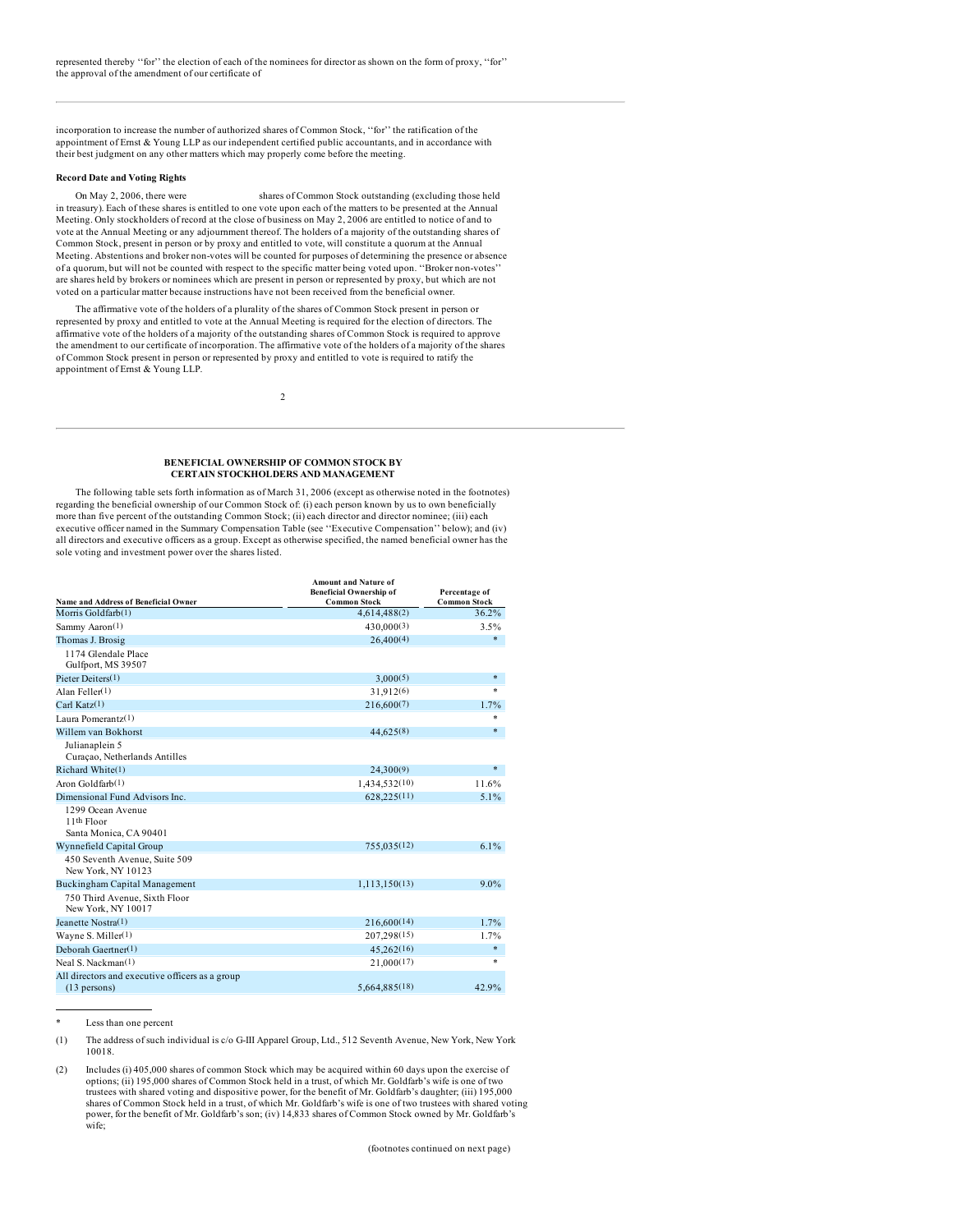#### (footnotes continued from previous page)

(v) 441,300 shares of Common Stock held by Morris and Arlene Goldfarb as joint tenants; (vi) 37,500 shares of Common Stock owned by The Morris and Arlene Goldfarb Family Foundation, Inc., of which Mr. Goldfarb is the President and Treasurer and (vii) 108,375 shares of Common Stock held by Goldfarb Family Partners, L.L.C., of which Mr. Goldfarb is the Managing Member.

- (3) Includes up to 75,000 unvested shares of Common Stock that will vest based upon the achievement of certain specified average market price levels of the Common Stock. We have the right to repurchase the unvested shares for \$.01 per share if the vesting conditions are not satisfied.
- (4) Shares may be acquired within 60 days upon the exercise of options.
- (5) Shares may be acquired within 60 days upon the exercise of options.
- (6) Includes 23,400 shares of Common Stock which may be acquired within 60 days upon the exercise of options.
- (7) Consists of 43,500 shares of Common Stock held by Ms. Nostra, one of our executive officers, and 171,600 shares of Common Stock which may be acquired within 60 days upon exercise of options.
- (8) Includes 29,400 shares of Common Stock which may be acquired within 60 days upon the exercise of options.
- (9) Shares may be acquired within 60 days upon the exercise of options.
- (10) Includes 37,500 shares of Common Stock which may be acquired within 60 days upon the exercise of options.
- (11) Information is derived from the Schedule 13G filed with the Securities and Exchange Commission on February 6, 2006 (the ''DFA Schedule 13G''), filed by Dimensional Fund Advisors Inc. (''DFA''), a registered investment advisor, with the Securities and Exchange Commission, as adjusted for our three-for-two stock split. The DFA Schedule 13G states that DFA is deemed to have beneficial ownership of 628,225 shares of Common Stock, all of which shares are owned by advisory clients of DFA, no one of which, to the knowledge of DFA, owns more than 5% of the outstanding Common Stock. In the DFA Schedule 13G, DFA disclaims beneficial ownership of such shares.
- (12) Information is derived from the Schedule 13G filed with the Securities and Exchange Commission on February 15, 2006 (the ''Wynnefield Schedule 13G'') filed by the Wynnefield Capital Group with the Securities and Exchange Commission, as adjusted for our three-for-two stock split. The Wynnefield Schedule 13G states that Wynnefield Partners Small Cap Value, L.P., Wynnefield Partners Small Cap Value, L.P. I, Wynnefield Small Cap Value Offshore Fund, Ltd., Channel Partnership II, L.P., Wynnefield Capital Management, LLC, Wynnefield Capital, Inc. and Nelson Obus (collectively, the ''Wynnefield Capital Group'') are deemed to have beneficial ownership of an aggregate of 755,035 shares of Common Stock.
- (13) Information is derived from the Schedule 13G filed with the Securities and Exchange Commission on February 10, 2006, (the ''BCM Schedule 13G'') filed by Buckingham Capital Management Incorporated (''BCM''), a registered investment advisor, with the Securities and Exchange Commission, as adjusted for our three-for-two stock split. The BCM Schedule 13G states that BCM is deemed to have beneficial ownership of 1,113,150 shares of Common Stock.
- (14) Consists of 1,500 shares of Common Stock held by Mr. Katz and 171,600 shares of Common Stock which may be acquired within 60 days upon the exercise of options.

4

(footnotes continued on next page)

(footnotes continued from previous page)

- (15) Includes 169,798 shares of common stock which may be acquired within 60 days upon the exercise of options.
- (16) Includes 15,750 shares of Common Stock which may be acquired within 60 days upon the exercise of options and 750 shares owned by Ms. Gaertner's husband.
- (17) Includes 12,000 shares which may be acquired within 60 days upon the exercise of options.
- (18) Includes 880,648 shares of Common Stock which may be acquired within 60 days upon the exercise of options.

## 5

### **PROPOSAL NO. 1 ELECTION OF DIRECTORS**

Nine directors are to be elected at the Annual Meeting. Unless otherwise specified, the enclosed proxy will be voted in favor of the persons named below (all of whom are currently our directors) to serve until the next Annual Meeting of Stockholders and until their respective successors shall have been duly elected and qualified. If any of these nominees becomes unavailable for any reason, or if a vacancy should occur before the election, the shares represented by your proxy will be voted for the person, if any, who is designated by the Board of Directors to replace the nominee or to fill the vacancy on the Board. All of the nominees listed below have consented to be named as such and have indicated their intent to serve if elected. The Board of Directors has no reason to believe that any of the nominees will be unable to serve or that any vacancy on the Board of Directors will occur.

The nominees, their respective ages, the year in which each first became a director of G-III and their principal occupations or employment during the past five years are as follows:

|                | Year                   |                             |
|----------------|------------------------|-----------------------------|
|                | <b>First Became</b>    | <b>Principal Occupation</b> |
| <b>Nominee</b> | <b>Director</b><br>Age | During the Past Five Years  |
|                |                        |                             |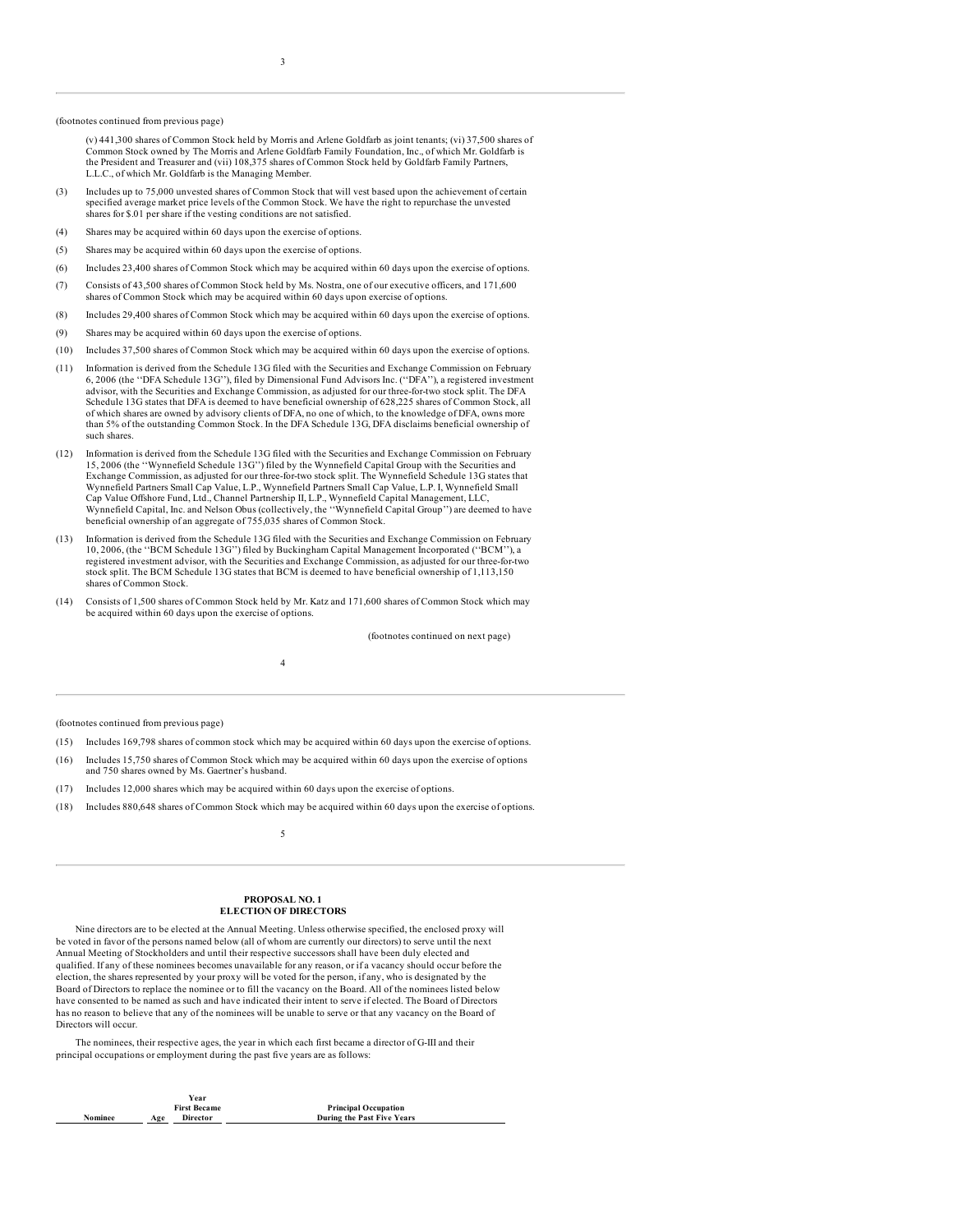| Morris Goldfarb       | 55 | 1974 | Chairman of the Board and Chief Executive Officer of G-III. Mr. Goldfarb has<br>served as an executive officer of us and our predecessors since our formation<br>in 1974. Mr. Goldfarb currently serves as a director of Lakes Entertainment,<br>Inc.                                                                                                                                                                                                                                                                                                                       |
|-----------------------|----|------|-----------------------------------------------------------------------------------------------------------------------------------------------------------------------------------------------------------------------------------------------------------------------------------------------------------------------------------------------------------------------------------------------------------------------------------------------------------------------------------------------------------------------------------------------------------------------------|
| Sammy Aaron           | 46 | 2005 | Vice Chairman of G-III and President of our Marvin Richards division since<br>our acquisition of J. Percy for Marvin Richards Ltd. in July 2005. From 1998<br>to July 2005, he served as President of J. Percy for Marvin Richards, Ltd.                                                                                                                                                                                                                                                                                                                                    |
| Thomas J. Brosig      | 56 | 1992 | Mr. Brosig is currently retired. From January, 1999 through February, 2002,<br>he served as President, Mid-South Region, Park Place Entertainment. For more<br>than five years prior to 1999, he served its predecessor, Grand Casinos, Inc., in<br>various executive capacities including its President from September, 1996 to<br>January 1999. From January 1999 to October 1999, he served as President and<br>was a Director of Lakes Entertainment, Inc. Mr. Brosig currently serves as a<br>Director of Mountaineer Gaming Inc.                                      |
| <b>Pieter Deiters</b> | 63 | 2005 | Mr. Deiters has been a member of the supervisory board of Tootal N.V.<br>Enshede, a textile trading company in the Netherlands, since 2002 and a<br>member of the Supervisory Board of Bandolera B.V., a women's' clothing<br>manufacturer in the Netherlands, since 2000. Since 1998, Mr. Deiters has been<br>a senior member of the Turn Around Management Team of the European Bank<br>for Reconstruction and Development and Vice President of the Supervisory<br>Board of Royal Ten Cate Companies, KTC, a Netherlands company quoted in<br>the Euronext Stock Market. |

6

| Nominee              | Age | <b>Year</b><br><b>First Became</b><br><b>Director</b> | <b>Principal Occupation</b><br><b>During the Past Five Years</b>                                                                                                                                                                                                                                                                                                                                                                                                                                                                                                                                                                                                                                                                                                                                                                                             |
|----------------------|-----|-------------------------------------------------------|--------------------------------------------------------------------------------------------------------------------------------------------------------------------------------------------------------------------------------------------------------------------------------------------------------------------------------------------------------------------------------------------------------------------------------------------------------------------------------------------------------------------------------------------------------------------------------------------------------------------------------------------------------------------------------------------------------------------------------------------------------------------------------------------------------------------------------------------------------------|
| Alan Feller          | 64  | 1996                                                  | Mr. Feller is currently retired. Mr. Feller was our Chief Financial Officer from<br>December 1989 to April 1998, and served as our Executive Vice President,<br>Treasurer and Secretary from January 1990 through July 1995. Mr. Feller<br>served as a consultant to us from May 1998 through October 1999.                                                                                                                                                                                                                                                                                                                                                                                                                                                                                                                                                  |
| Carl Katz            | 65  | 1989                                                  | Mr. Katz is currently retired. Mr. Katz was Executive Vice President of our<br>Siena Leather division from 1989 until January 2003. Mr. Katz had been an<br>executive of Siena since 1981.                                                                                                                                                                                                                                                                                                                                                                                                                                                                                                                                                                                                                                                                   |
| Laura Pomerantz      | 58  | 2005                                                  | Ms. Pomerantz has been a principal of PBS Realty Advisors, LLC since 1994.<br>She also serves as a director of Newkirk Realty Trust, Inc. since 2005. She<br>also served for five years on the Board of Directors for Elder-Beerman Stores,<br>Inc. until its sale in 2003.                                                                                                                                                                                                                                                                                                                                                                                                                                                                                                                                                                                  |
| Willem van Bokhorst  | 60  | 1989                                                  | Managing Partner of STvB Advocaten, a Netherlands Antilles law firm with<br>offices in Amsterdam and Curaçao for more than the past five years.                                                                                                                                                                                                                                                                                                                                                                                                                                                                                                                                                                                                                                                                                                              |
| <b>Richard White</b> | 52  | 2003                                                  | Mr. White has been a Managing Director and head of the Private Equity<br>Investment Department of Oppenheimer & Co. Inc. since June 2004. From<br>2002 to June 2004, he served as President of Aeolus Capital Group LLC, an<br>investment management firm. From 1985 until 2002 he was a Managing<br>Director at CIBC Capital Partners, an affiliate of CIBC World Markets, and its<br>predecessor firm, Oppenheimer & Co., Inc. During that time, Mr. White<br>worked in both the Investment Banking and Private Equity Investing<br>departments. Mr. White is a director of ActivIdentity Corp., a company which<br>develops digital identity and authentication software and hardware, and<br>Escalade Inc., a manufacturer of sporting goods and office products. Mr. White<br>previously served as a director of G-III from November 1991 to July 1993. |

Aron Goldfarb, a greater than 10% stockholder, and Morris Goldfarb are father and son, respectively. Carl Katz and Jeanette Nostra, our President, are married to each other.

Our Board of Directors has several committees, including an Audit Committee, Compensation Committee and Nominating Committee. The Board of Directors held six meetings and acted by unanimous written consent twice during the fiscal year ended January 31, 2006. During the fiscal year ended January 31, 2006, Sammy Aaron, Thomas Brosig and Laura Pomerantz each attended fewer than 75% of the aggregate number of meetings of the Board of Directors and of meetings of committees of the Board on which each served during the period in the fiscal year when each was a director.

The Audit Committee, composed of Thomas Brosig, Alan Feller, Willem van Bokhorst and Richard White, is responsible for, among other things, assisting the Board in monitoring (i) the integrity of our financial statements, (ii) the qualifications and independence of our independent auditors, (iii) the performance of our internal audit function and independent auditors, and (iv) the compliance by us with legal and regulatory requirements. The Board of Directors has determined that all of the members of the Audit Committee are independent as that term is defined in Rule

7

4200(a)(15) of the listing standards of The Nasdaq Stock Market, Inc. (''Nasdaq'') and under the Securities Exchange Act of 1934. The Board has further determined that each of Messrs. Feller, Brosig and White is an audit committee financial expert as such term is defined in the rules of the Securities and Exchange Commission. The Audit Committee met eight times and acted by unanimous written consent once during the fiscal year ended January 31, 2006. A current copy of the Audit Committee's charter is available on our website at www.g-iii.com.

The purpose of the Compensation Committee is to discharge the responsibilities of the Board relating to compensation of our directors and executive officers. The Compensation Committee, composed of Willem van Bokhorst and Richard White, is empowered to establish and review our compensation practices and policies and to recommend and/or set the compensation for our executive officers, as well as to authorize and approve employment agreements with our executive officers. In addition, the Compensation Committee is empowered to oversee and make all decisions regarding our 1989 Stock Option Plan, 1997 Stock Option Plan and 2005 Stock Incentive Plan. The Board of Directors has determined that Messrs. van Bokhorst and White are independent as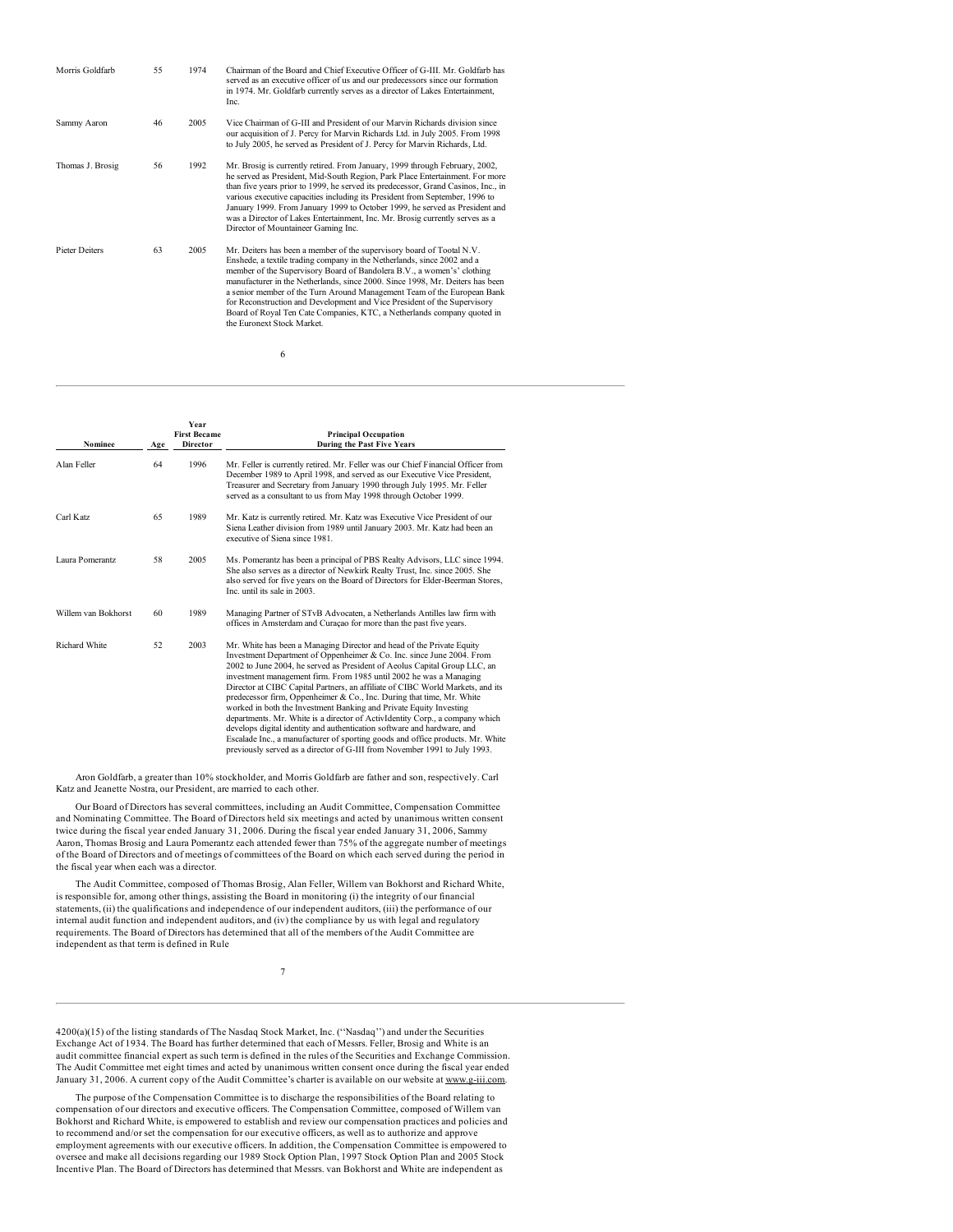that term is defined in Rule 4200(a)(15) of the Nasdaq listing standards. The Compensation Committee acted three times by unanimous written consent during the year ended January 31, 2006. A current copy of the Compensation Committee's charter is available on our website at www.g-iii.com.

The Nominating Committee assists the Board in its selection of individuals (i) as nominees for election to the Board of Directors and (ii) to fill any vacancies or newly created directorships on the Board. The members of the Nominating Committee are Messrs. Brosig and White. The Board of Directors has determined that all of the members of the Nominating Committee are independent as that term is defined in Rule 4200(a)(15) of the Nasdaq listing standards. The Nominating Committee met once during the fiscal year ended January 31, 2006. A current copy of the Nominating Committee's charter is available on our website at www.g-iii.com.

It is the policy of the Nominating Committee to consider candidates for Board membership suggested by Nominating Committee members and other Board members, management, our stockholders, third-party search firms and any other appropriate sources. As a stockholder, you may recommend any person for consideration as a nominee for director by writing to the Nominating Committee of the Board of Directors, c/o G-III Apparel Group, Ltd., 512 Seventh Avenue, New York, New York 10018. Recommendations must be received by January 9, 2007 to be considered for the 2007 Annual Meeting of Stockholders. Recommendations must include the name and address of the stockholder making the recommendation, a representation setting forth the number of shares of our Common Stock beneficially owned by the recommending stockholder, a statement that the recommended nominee has expressed his or her intent to serve on the Board if elected, biographical information about the recommended nominee, any other information the stockholder believes would be helpful to the Nominating Committee in evaluating the individual recommended nominee and a description of all arrangements or understandings between the recommending stockholder and each nominee and any other person concerning the nomination.

In evaluating candidates, the Nominating Committee will consider the following criteria: personal integrity, sound business judgment, business and professional skills and experience, independence (as that term is defined under the rules of the Securities and Exchange Commission and the Nasdaq listing standards) and the requirement to maintain a Board that is composed of a majority of independent directors, potential conflicts of interest, the extent to which a candidate would fill a present need, and concern for the long term interests of stockholders. In any particular situation, the Nominating Committee may focus on persons possessing a particular background, experience or qualifications which the Committee believes would be important to enhance the effectiveness of the Board. The evaluation process for stockholder recommendations is the same as for candidates recommended from any other source.

The Board of Directors has provided a process for stockholders to send communications to the Board. Stockholders who wish to send communications to the Board of Directors, or any particular director, should address such communications to the Board or such director c/o G-III Apparel Group, Ltd., 512 Seventh Avenue, New York, New York 10018, Attn: Secretary. All such communications

8

should include a representation from the submitting stockholder setting forth the stockholder's address and the number of shares of our Common Stock beneficially owned by the stockholder. The Board will give appropriate attention to written communications on issues that are submitted by stockholders and will respond as appropriate. Absent unusual circumstances, the Secretary of G-III will (i) be primarily responsible for monitoring communications from stockholders and (ii) provide copies or summaries of such communications to the Board, or the director to whom such communication is addressed, as the Secretary considers appropriate. Each stockholder communication will be forwarded to all directors, or the director to whom it is addressed, if it relates to a substantive matter and includes suggestions or comments that the Secretary considers to be important for the directors, or director, to know. In general, stockholder communications relating to corporate governance and long-term corporate strategy are more likely to be forwarded than stockholder communications relating to personal grievances and matters as to which we tend to receive repetitive or duplicative communications.

We do not have a formal policy regarding attendance by members of the Board of Directors at annual stockholders meetings. Four of our seven directors then serving on the Board attended the 2005 Annual Meeting of Stockholders.

### **Vote Required**

The nine nominees receiving the highest number of affirmative votes of the shares present in person or represented by proxy and entitled to vote for them shall be elected as directors. Only votes cast for a nominee will be counted, except that the accompanying proxy will be voted for all nominees in the absence of instructions to the contrary. Abstentions and instructions on the accompanying proxy card to withhold authority to vote for one or more nominees will not be counted as a vote for any such nominee.

**THE BOARD OF DIRECTORS DEEMS THE ELECTION AS DIRECTORS OF THE NINE NOMINEES LISTED ABOVE TO BE IN THE BEST INTERESTS OF G-III AND OUR STOCKHOLDERS AND RECOMMENDS A VOTE ''FOR'' THEIR ELECTION.**

### 9

# **EXECUTIVE COMPENSATION**

The following table sets forth information concerning all cash and non-cash compensation earned by our chief executive officer and each of the four other most highly compensated executive officers for the fiscal year ended January 31, 2006 for services in all capacities to us and our subsidiaries.

### **SUMMARY COMPENSATION TABLE**

|                                    |         |   |            | <b>Annual Compensation</b> |                                 | <b>Long-Term Compensation</b>               |                          |   |                           |
|------------------------------------|---------|---|------------|----------------------------|---------------------------------|---------------------------------------------|--------------------------|---|---------------------------|
| <b>Name and Principal Position</b> | Year(1) |   | Salary(\$) | Bonus(\$)                  | Other Annual<br>Compensation(2) | <b>Restricted</b><br><b>Stock</b><br>Awards | Options                  |   | All Other<br>Compensation |
| Morris Goldfarb                    | 2006    | S | 650,000 \$ | 677,160 S                  | 50,000(3)                       | 562,000                                     | $\overline{\phantom{a}}$ |   | 64.109(4)                 |
| Chief Executive Officer            | 2005 S  |   | 650,000    | -                          | $\overline{\phantom{a}}$        |                                             | $\overline{\phantom{a}}$ | s | 64.190(4)                 |
|                                    | 2004    | S | 650,000 S  | 746.315 S                  | 50,000(3)                       |                                             | $\overline{\phantom{a}}$ | S | 64,040(4)                 |
| <b>Jeanette Nostra</b>             | 2006    | s | 432.212 S  | 150,000                    | -                               | 281.000                                     | $\hspace{0.05cm}$        | s | 20.511(5)                 |
| President                          | 2005    | S | 375,000 S  | 50,000                     | $\overline{\phantom{a}}$        |                                             | $\overline{\phantom{a}}$ | S | 20.361(5)                 |
|                                    | 2004    |   | 375,000 S  | 200,000                    | $\overline{\phantom{a}}$        |                                             | $\overline{\phantom{a}}$ |   | 20.211(5)                 |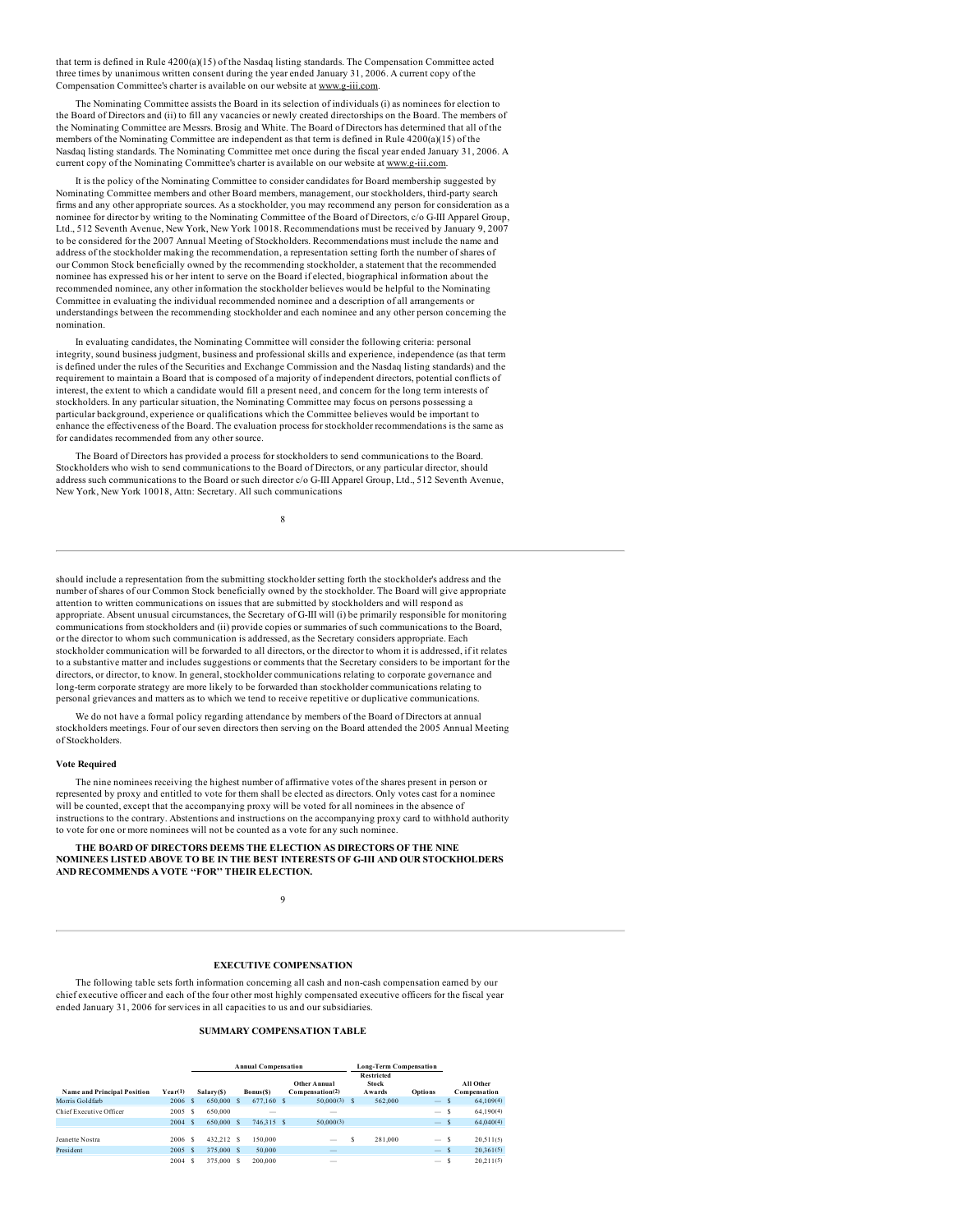| Wayne S. Miller                | 2006 S     | 391.539 S | 300,000 | $\overline{\phantom{a}}$ | s | 281,000 | <sub>S</sub><br>$\overline{\phantom{a}}$ | 42.534(5)                |
|--------------------------------|------------|-----------|---------|--------------------------|---|---------|------------------------------------------|--------------------------|
| Senior Vice President.         | 2005 S     | 300,000 S | 50,000  | $\overline{\phantom{a}}$ |   |         | s<br>$\hspace{0.1mm}-\hspace{0.1mm}$     | 41.926(5)                |
| Chief Operating Officer,       | 2004<br>S  | 300,000 S | 175,000 | $\overline{\phantom{a}}$ |   |         | S<br>$\overline{\phantom{a}}$            | 41,980(5)                |
| <b>Treasurer and Secretary</b> |            |           |         |                          |   |         |                                          |                          |
|                                |            |           |         |                          |   |         |                                          |                          |
| Deborah Gaertner               | 2006 S     | 275,000 S | 50,000  | $\overline{\phantom{a}}$ | s | 44.960  | -S<br>$\qquad \qquad =\qquad$            | 6,300(6)                 |
| Vice President - Women's       | 2005<br>s  | 275,000 S | 36,300  | -                        |   |         | s<br>$\overline{\phantom{a}}$            | 6.150(6)                 |
| Sales Division of G-III        | 2004<br>-S | 250,000 S | 25,000  | -                        |   |         | -S<br>$\overline{\phantom{a}}$           | 6,000(6)                 |
| Leather Fashions, Inc.         |            |           |         |                          |   |         |                                          |                          |
|                                |            |           |         |                          |   |         |                                          |                          |
| Neal S. Nackman                | 2006 S     | 238,462 S | 75,000  | $\qquad \qquad -$        | s | 67,440  | -S<br>$\overline{\phantom{m}}$           | 6,300(6)                 |
| Chief Financial Officer        | s<br>2005  | 225,000 S | 25,000  | $\overline{\phantom{a}}$ |   | -       | s<br>$\hspace{0.05cm}$                   | 519(6)                   |
|                                | 2004<br>s  | 32.884    |         | $\overline{\phantom{a}}$ |   |         |                                          | $\overline{\phantom{a}}$ |

(1) Represents the fiscal year ended January 31 of that year.

(2) Amounts reflected do not include perquisites and other personal benefits received by any named executive, the aggregate of which, in all instances, was less than the lesser of \$50,000 or 10% of the total of annual salary and bonus reported for the named executive.

(3) Represents a contribution to a supplemental pension trust pursuant to the terms of Mr. Goldfarb's employment agreement. See ''Goldfarb Employment Agreement.''

(4) Amounts represent insurance premiums paid by us for life insurance on Mr. Goldfarb for the benefit of his wife, tax services paid by us and 401(k) matching contributions made by us on behalf of the executive.

(5) Amounts represent insurance premiums paid by us for life and long-term disability insurance and 401(k) matching contributions made by us on behalf of the executive.

(6) Amounts represent 401(k) matching contributions made by us on behalf of the executive.

10

The following table sets forth information with respect to (i) stock options exercised in the fiscal year ended January 31, 2006 by the persons named in the Summary Compensation Table and (ii) unexercised stock options held by such individuals.

### **AGGREGATED OPTION EXERCISES IN LAST FISCAL YEAR AND FISCAL YEAR-END OPTION VALUES**

|                       | <b>Shares</b><br>Acquired<br>on |    | Value                    |             | Number of Unexercised<br><b>Options Held at</b><br><b>Fiscal Year End</b> |    | Value of Unexercised<br><b>In-the-Money Options at</b><br>Fiscal Year End(1) |    |                          |
|-----------------------|---------------------------------|----|--------------------------|-------------|---------------------------------------------------------------------------|----|------------------------------------------------------------------------------|----|--------------------------|
| Name                  | Exercise (#)                    |    | Realized(2)              | Exercisable | Unexercisable                                                             |    | Exercisable                                                                  |    | Unexercisable            |
| Morris Goldfarb $(3)$ | 37.500                          | -S | 211.125                  | 405,000     | 30,000                                                                    | s  | 2.932.200                                                                    | S  | 157,800                  |
| Jeanette Nostra(4)    | 7.500 \$                        |    | 21,300                   | 168,000     | 15,000                                                                    | s  | 1.126.695                                                                    | -S | 78,900                   |
| Wayne S. Miller       |                                 |    | $\overline{\phantom{a}}$ | 169,798     | 15,000                                                                    | \$ | 1,062,361                                                                    | S  | 78,900                   |
| Deborah Gaertner(3)   | 7.500 \$                        |    | 35,850                   | 15.750      |                                                                           | S  | 112.500                                                                      |    | $\overline{\phantom{a}}$ |
| Neal S. Nackman       | _                               |    | _                        | 12,000      | 18,000                                                                    | \$ | 28,800                                                                       | S  | 43,200                   |

(1) Computed based on the difference between the last sale price per share of the Common Stock of \$9.53 on January 31, 2006 and the exercise price of each option.

(2) Computed based on the difference between the last sale price per share of the Common Stock on the dates of exercise and the exercise price of each option.

(3) Ms. Gaertner and Mr. Goldfarb have not sold any of the shares of Common Stock acquired in connection with these exercises.

(4) Excludes 10,800 options held by Ms. Nostra's husband, Carl Katz, one of our directors.

### **Goldfarb Employment Agreement**

The Company has an employment agreement with Morris Goldfarb effective through January 31, 2009. Two years prior to the expiration of the term of the agreement, it will automatically be extended for an additional year unless prior to that time either the Company or Mr. Goldfarb provides a written notice that the term should not be extended any further. The agreement provides for an annual base salary of \$650,000, with increases at the discretion of the Board of Directors. The agreement also provides for a \$2,000,000 life insurance policy which names Mr. Goldfarb's wife as beneficiary and an annual incentive bonus equal to varying percentages of pre-tax income (as defined in the employment agreement) if pre-tax income exceeds \$2,000,000. The percentages vary from 3% of pre-tax income in excess of \$2,000,000 up to 6% of pre-tax income in excess of \$2,000,000 if pre-tax income exceeds \$4,000,000. Pursuant to the employment agreement, we will contribute \$50,000 per year to a supplemental pension trust for Mr. Goldfarb's benefit for each year in which net after-tax income (as defined in the employment agreement) exceeds \$1,500,000. In addition, pursuant to the employment agreement, in the event that Morris Goldfarb's employment is terminated (i) by us without cause or (ii) by Morris Goldfarb because of a material breach by us of the agreement, in either case at any time after a ''Change in Control'' (as defined in the employment agreement), then Mr. Goldfarb will be entitled to receive from us, in general, (a) an amount equal to 2.99 times his base salary and bonus, as well as (b) certain employment-related benefits for a period of three years from the date of his termination.

## **Aaron Employment Agreement**

On July 11, 2005, we entered into an employment agreement with Sammy Aaron. His employment agreement has a term through January 31, 2009 with automatic one-year renewals unless either party gives written notice to the other at least ninety days prior to the expiration of the initial term or any renewal period. The employment agreement provides for an annual base salary of \$500,000, with increases at the discretion of the Board of Directors. On February 1, 2006, the Compensation Committee of the Board of Directors approved an increase in Mr. Aaron's annual base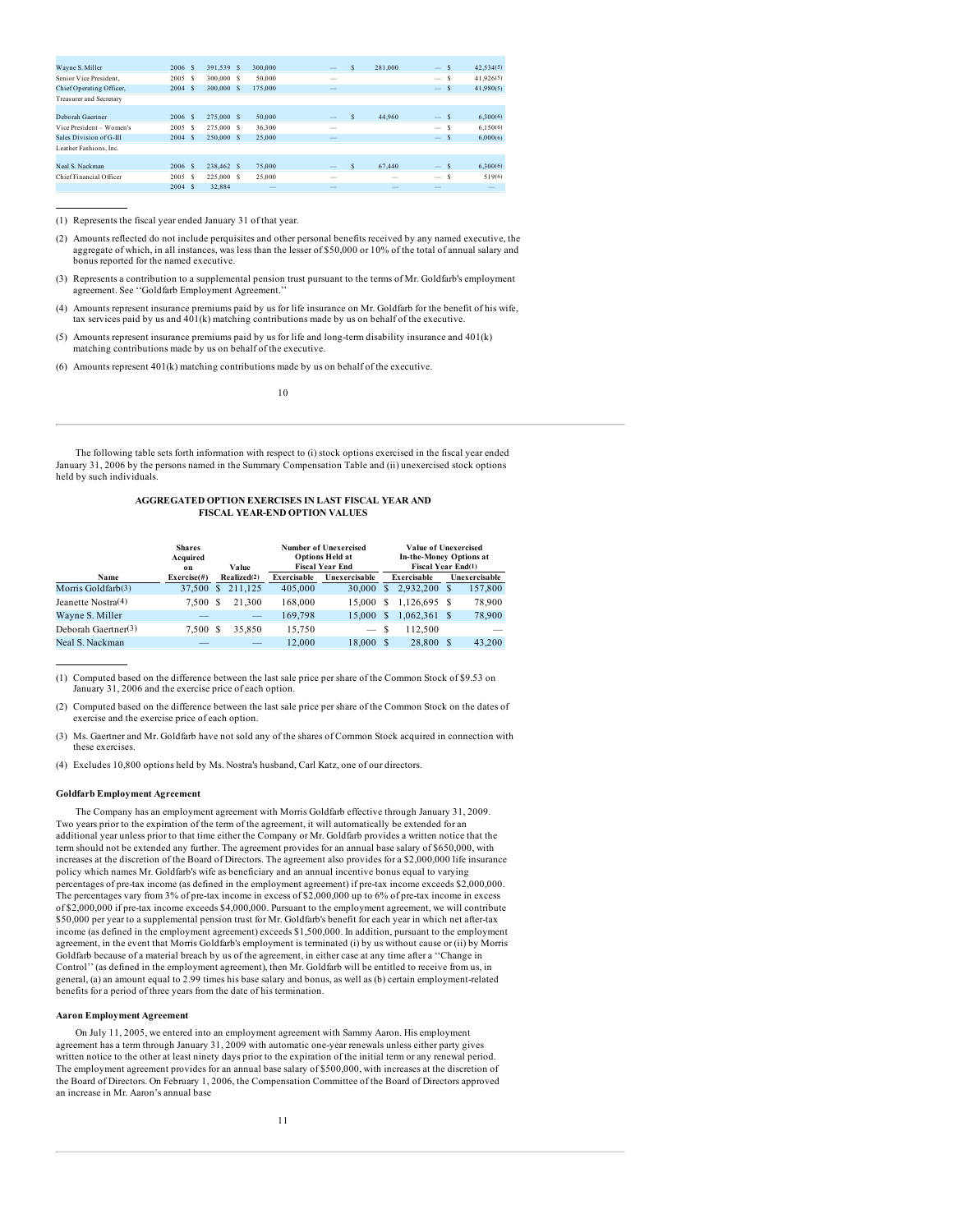salary to \$600,000. Mr. Aaron is also entitled to participate in our benefit plans. If the employment agreement is terminated by us without justifiable cause (as defined in the employment agreement) or by Mr. Aaron for good reason (as defined in his employment agreement), Mr. Aaron is entitled to receive his salary and benefits for the remainder of the term of the employment agreement, subject to compliance by Mr. Aaron with his noncompetition and other certain obligations in the employment agreement.

#### **Compensation of Directors**

We have a policy of compensating directors who are not employees of, or consultants to, us (''Non-Employee Directors'') at a rate of \$15,000 per year, in addition to \$1,000 per Board or committee meeting attended, plus reimbursement of reasonable out-of-pocket expenses incurred in connection with attendance at Board meetings.

Aron Goldfarb, who was a director of ours until June 2005, acts as a consultant to us and is paid at the rate of \$1,000 per month for services rendered in such capacity. We also provide Mr. Goldfarb with a leased automobile and related automobile insurance as well as medical insurance for Mr. Goldfarb and his wife.

### **1999 Stock Option Plan for Non-Employee Directors**

Pursuant to the G-III Apparel Group, Ltd. 1999 Stock Option Plan for Non-Employee Directors (the ''1999 Plan''), we automatically grant options to purchase shares of Common Stock on an annual basis to Non-Employee Directors. Subject to adjustment to reflect our three-for-two stock split, there were approximately 88,425 shares available for issuance under the 1999 Plan as of January 31, 2006. As a result of the stock split, our Board amended the 1999 Plan to allow for an increase in the maximum annual automatic option grant from 2,000 shares to 3,000 shares.

Under the 1999 Plan, which is administered by the Board of Directors, each Non-Employee Director is automatically granted an option to purchase up to 3,000 shares of Common Stock on the day after each annual meeting of the Company's stockholders. Additionally, the 1999 Plan provides that the Board of Directors, acting in its discretion, may make a one-time grant of an option to purchase up to 10,000 shares of Common Stock to an individual when he or she first becomes a Non-Employee Director. All options issued under the 1999 Plan are exercisable at a per share exercise price equal to the closing sale price of a share of Common Stock on the grant date.

The Board of Directors determined that the annual option grant after the 2005 Annual Meeting would be for 3,000 shares, as adjusted for our three-for two stock split, and also has determined that the annual option grant after the 2006 Annual Meeting will be for 3,000 shares. Accordingly, Ms. Pomerantz and each of Messrs. Brosig, Deiters, Feller, Katz, van Bokhorst and White will receive an option to purchase 3,000 shares of Common Stock if re-elected to the Board at the 2006 Annual Meeting.

As adjusted for our three-for-two stock split, each of Messrs. Brosig, Dieters, Feller, Katz, van Bokhorst and White received an option to purchase 3,000 shares of Common Stock at an exercise price of \$5.18 per share following his re-election to the Board at the 2005 Annual Meeting, and, upon her election to the Board of Directors in September 2005, Ms. Pomerantz received an option to purchase 15,000 shares of Common Stock at an exercise price of \$7.23 per share.

12

#### **COMPENSATION COMMITTEE REPORT ON EXECUTIVE COMPENSATION**

This report of the Compensation Committee with respect to the fiscal year ended January 31, 2006 shall not be deemed incorporated by reference by any general statement incorporating by reference this proxy statement into any filing under the Securities Act of 1933 or the Securities Exchange Act of 1934, except to the extent we specifically incorporate the information by reference, and shall not otherwise be deemed filed under such Acts.

*General.* In accordance with Nasdaq rules and the Compensation Committee Charter adopted by the Board of Directors, fiscal 2006 compensation of G-III's executive officers was determined by the Compensation Committee.

Our compensation policies have evolved over the years. The compensation levels of G-III's executive officers are reviewed periodically and compared to officers of other publicly held apparel companies.

One of G-III's strengths is a strong management team. The compensation program is designed to enable G-III to attract, retain and reward capable employees who contribute to G-III's success. Equity participation and a strong alignment to stockholders' interests are key elements of our compensation philosophy. Our executive compensation policies are intended to (i) attract and retain the most highly qualified managerial and executive talent; (ii) afford appropriate incentives to produce superior performance; (iii) emphasize sustained performance by aligning rewards with stockholder interests; (iv) motivate executives and employees to achieve G-III's annual and long-term business goals; and (v) reward executives for superior individual contributions to G-III. To implement these policies, we have designed an executive compensation program consisting, in general, of base salary, annual bonus plan and stock options.

*Ef ect of Section 162(m) of the Code.* Under Section 162(m) of the Internal Revenue Code of 1986, as amended (the ''Code''), a publicly held corporation is generally prohibited from deducting as an expense for federal income tax purposes total remuneration in excess of \$1 million paid to any of its chief executive officer or next four most highly compensated executive officers in a single taxable year. However, Section 162(m) of the Code provides an exception for ''performance-based'' remuneration. Annual incentive bonus amounts payable to Mr. Goldfarb pursuant to his employment agreement and remuneration attributable to non-qualified stock options have been structured to qualify for the "performance-based compensation" exception. The Compensation Committee expects to keep non-"performance-based'' remuneration within the \$1 million limit to ensure that all executive compensation will be fully deductible. Nevertheless, although the Committee considers the net cost to G-III in making all compensation decisions (including the potential limitation on deductibility of executive compensation), there is no assurance that compensation realized with respect to any particular award will qualify as ''performance-based'' remuneration.

*Base Salary.* Base salaries reflect individual responsibilities, experience, leadership and contribution to the success of G-III. Annual salary adjustments are generally determined by evaluating the performance of the executive and any increased responsibilities assumed by the executive, the performance of G-III and the competitive marketplace. During the fiscal year ended January 31, 2006, the Committee granted salary increases to Jeanette Nostra, Wayne Miller and Neal Nackman and, on February 1, 2006, the Committee granted a salary increase to Sammy Aaron.

*Annual Bonuses.* Annual bonuses for executive officers are intended to be based on achieving predetermined goals, as well as on discretionary considerations. Upon achievement of the required performance goals, individual awards are determined as variable percentages of the executive's base salary, depending on the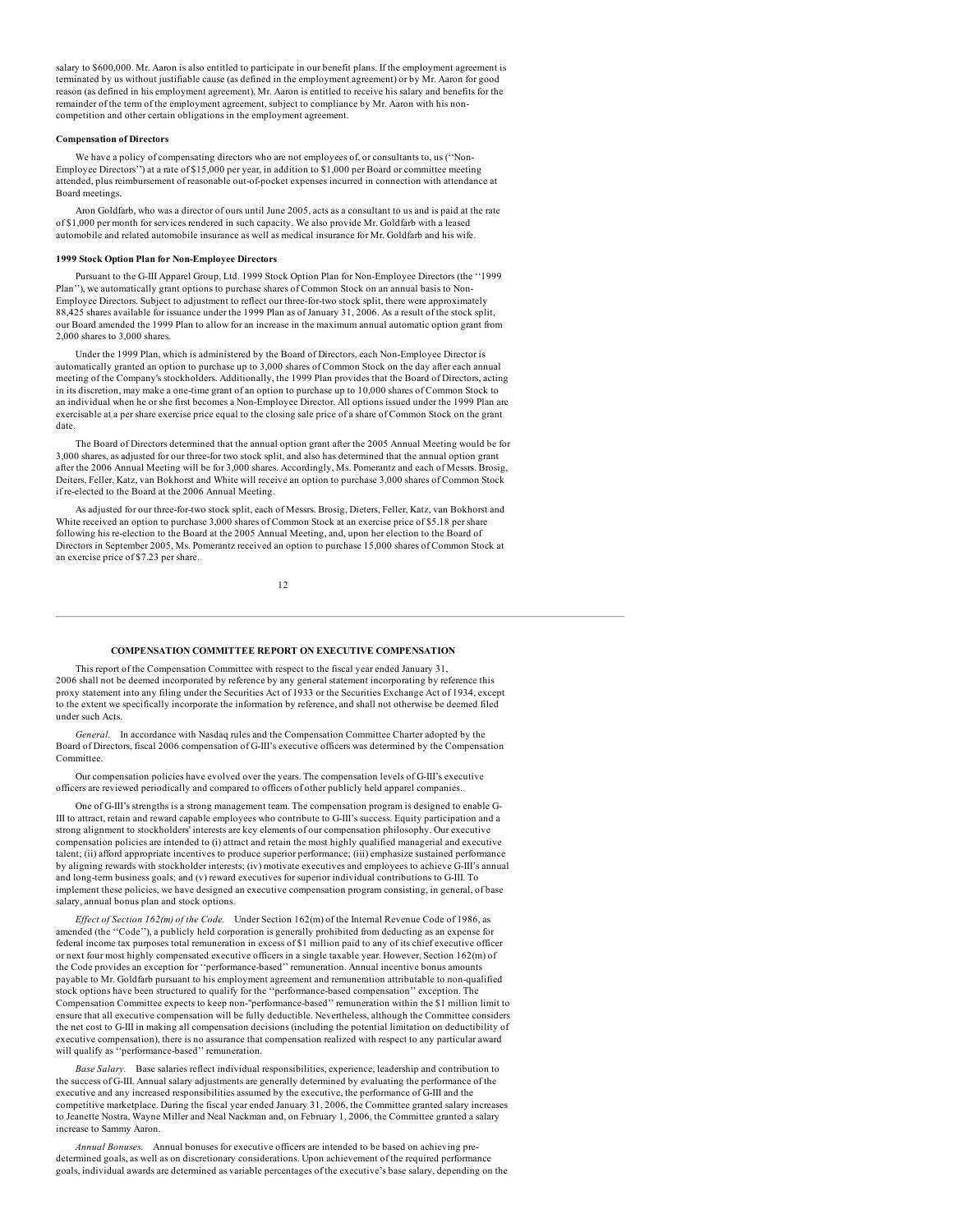### extent to which performance goals are attained.

The Committee retains authority to award bonuses on a discretionary basis reflecting, for example, excellent performance in unusual or difficult circumstances. Individual bonuses may also be awarded to executive officers based on job performance or other criteria within the discretion of the Committee. The Committee considers the recommendation of G-III's Chief Executive Officer in awarding discretionary bonuses to other executive officers. Discretionary bonuses awarded to Ms. Nostra, Mr. Miller, Ms. Gaertner and Mr. Nackman are reflected in the Summary Compensation

13

Table set forth in this Proxy Statement. The Compensation Committee made all determinations regarding the award of bonuses to executive officers with respect to fiscal 2006.

*Compensation of the Chief Executive Of icer.* Pursuant to his employment agreement, Mr. Goldfarb received a base annual salary of \$650,000 during fiscal 2006. Mr. Goldfarb has a performance-based incentive bonus provision in his employment agreement. This incentive provision is intended to recognize Mr. Goldfarb's unique role in overall management and corporate strategy and provide incentive compensation based on overall performance by G-III. Under the terms of his incentive provision, Mr. Goldfarb received a bonus of \$677,160 with respect to fiscal 2006. A more complete description of Mr. Goldfarb's employment agreement is set forth earlier in this proxy statement under the heading "Goldfarb Employment Agreement.

*Stock Options.* The Compensation Committee endorses the position that equity ownership by management is beneficial in aligning management's and stockholders' interests in the enhancement of stockholder value. Stock option and other equity based compensation awards provide a long-term view and incentives tied to growth in stockholder value. The Compensation Committee strongly believes that the compensation program should provide employees with an opportunity to increase their ownership and potentially gain financially from increases in the price of the Common Stock. By this approach, the best interests of stockholders, executives and employees will be closely aligned.

> *Compensation Committee* WILLEM VAN BOKHORST RICHARD WHITE

#### **AUDIT COMMITTEE REPORT**

In accordance with its written charter adopted by the Board of Directors, the Audit Committee of the Board of Directors is responsible for, among other things, overseeing G-III's accounting and financial reporting processes and reviewing and discussing G-III's audited financial statements with management.

Management is responsible for G-III's financial reporting process including its system of internal control and for the preparation of consolidated financial statements in accordance with generally accepted accounting principles. G-III's independent auditors are responsible for auditing those financial statements. The responsibility of the Audit Committee is to monitor and review these processes. Members of the Audit Committee are not employees of G-III and are not required to be accountants or auditors by profession. Therefore, the Audit Committee has relied, without independent verification, on management's representation that the financial statements have been prepared with integrity and objectivity and in conformity with generally accepted accounting principles and on the representations of the independent auditors included in their report of G-III's financial statements.

The oversight by the Audit Committee does not provide an independent basis to determine that management has maintained appropriate accounting and financial reporting principles or policies, or appropriate internal controls and procedures designed to assure compliance with accounting standards and applicable laws and regulations. Furthermore, the Audit Committee cannot give assurance that G-III's financial statements are presented in accordance with generally accepted accounting principles, that the audit of G-III's financial statements has been carried out in accordance with generally accepted auditing standards or that G-III's independent accountants are in fact ''independent.''

*Review of Audited Financial Statements.* The Audit Committee has reviewed G-III's audited financial statements for the fiscal year ended January 31, 2006 as prepared by management and audited by Ernst & Young LLP, G-III's independent auditors, and has discussed these financial statements with management. In addition, the Audit Committee has discussed with Ernst & Young LLP the matters required to be discussed by Statement of Auditing Standards No. 61 (Communication with Audit Committees) regarding the codification of statements on auditing standards. Furthermore, the Audit Committee has received the written disclosures and the letter from

14

Ernst & Young LLP required by the Independence Standards Board Standard No. 1 and has discussed with Ernst & Young LLP its independence.

*Recommendation.* In reliance on the reviews and discussions referenced above, the Audit Committee recommended to the Board of Directors that the audited financial statements for the fiscal year ended January 31, 2006 be included in G-III's Annual Report on Form 10-K for that fiscal year.

> **Audit Committee of the Board of Directors** THOMAS BROSIG ALAN FELLER WILLEM VAN BOKHORST RICHARD WHITE

## **PRINCIPAL ACCOUNTANT FEES AND SERVICES**

The following table sets forth fees we paid for audit, audit-related, tax and other services provided by Ernst & Young LLP during each of the last two fiscal years.

|                    | Fiscal Year Ended January 31, |         |
|--------------------|-------------------------------|---------|
|                    | 2006                          | 2005    |
| Audit fees         | 653,000                       | 361,000 |
| Audit-related fees | 5.000                         | 8.000   |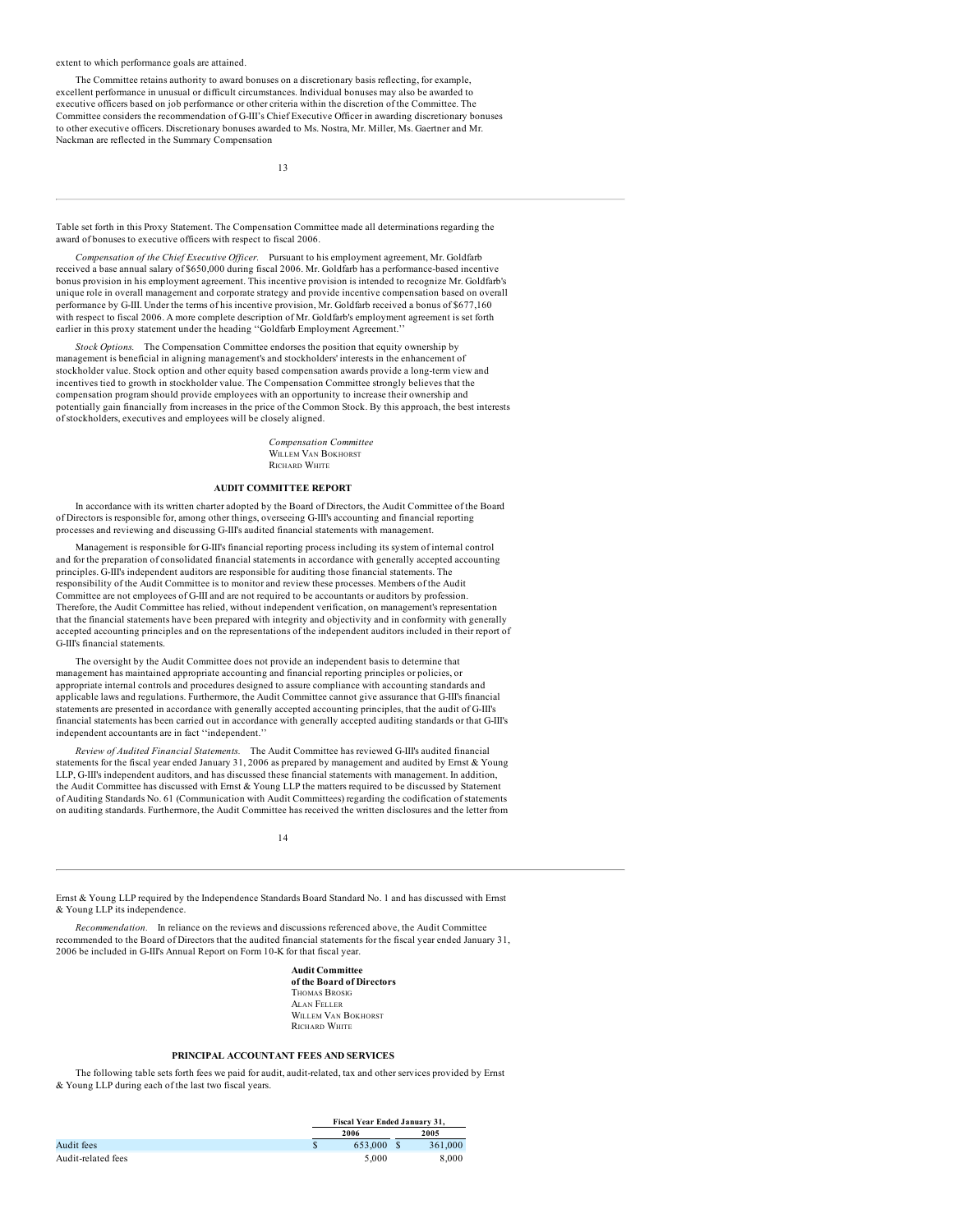| Tax fees       | 148,000                  | 107,000      |
|----------------|--------------------------|--------------|
| All other fees | $\overline{\phantom{a}}$ |              |
| Total          | 806,000                  | 476,000<br>ъ |

*Audit Fees.* Audit fees include services associated with the audit of our annual financial statements included in our Annual Report on Form 10-K, review of financial statements included in our quarterly reports on Form 10-Q, and statutory audits required internationally during each fiscal year. In fiscal 2006, these services also included the audits of the opening balance sheets and purchase price accounting for two companies we acquired in July 2005.

*Audit-related Fees.* Audit-related fees include assurance and other services that are related to the audit and review of our financial statements. These services included consultation regarding the sale of our joint venture interest in China and accounting for license renewal incentives in fiscal 2005 and consultation for various accounting matters in fiscal 2006.

*Tax Fees.* Tax fees include services related to income tax compliance, assistance with tax audits, tax advice and tax planning. In fiscal 2006, these services also included tax consultation in connection with the acquisitions and the liquidation of our Korean subsidiary.

The Audit Committee has considered whether the provision of the above services is compatible with maintaining Ernst & Young LLP's independence and all of the above services were pre-approved by the Audit Committee.

It is the Audit Committee's policy that it pre-approve all audit and permissible non-audit services to be performed by our independent accountants, the fees to be paid for those services and the time period over which those services are to be provided. On an annual basis, the independent accountants present a listing of all services they expect to perform for us in the ensuing one-year period, including fee estimates, in sufficient detail to enable the Audit Committee to perform an independence review of each proposed service. The Audit Committee reviews this list and approves appropriate services which, in the Audit Committee's judgment, will not impair the accountants' independence. With respect to any additional services proposed to be performed by the independent accountants during the year, management will evaluate the impact on the independent accountant's independence and obtain Audit Committee approval for such service. The Audit Committee has delegated interim pre-approval authority to the Chairman of the Audit Committee.

15

### **PROPOSAL NO. 2—AMENDMENT TO OUR CERTIFICATE OF INCORPORATION**

The Board of Directors has unanimously approved, subject to stockholder approval, an amendment to Paragraph (A) of Article Fourth of our certificate of incorporation to increase the total number of authorized shares of Common Stock from 20,000,000 shares to 40,000,000 shares. The number of authorized shares of our preferred stock will remain the same, at 1,000,000 shares.

Subject to stockholder approval, Paragraph (A) of Article Fourth of our certificate of incorporation will be amended and restated in its entirety as follows:

FOURTH: A. Authorized Capital Stock. The total number of shares of all classes of stock which this Corporation shall have authority to issue is FORTY ONE MILLION (41,000,000) shares, consisting of ONE MILLION (1,000,000) shares of Preferred Stock, par value \$.01 per share (hereinafter, the ''Preferred Stock''), and FORTY MILLION (40,000,000) shares of Common Stock, par value \$.01 per share (hereinafter, the ''Common Stock'').

In March 2006, our Board of Directors declared a three-for-two stock split of our Common Stock that was effected in the form of a stock dividend of one share of Common Stock for every two shares of Common Stock owned. At May 2, 2006, there were 12,333,996 shares of Common Stock outstanding. An aggregate of 2,491,412 shares of Common Stock were reserved for issuance pursuant to our various stock plans, of which options to purchase 1,429,348 shares were outstanding. In addition, 150,000 shares of Common Stock are reserved for issuance in connection with an acquisition made by us. As a result, as of May 2, 2006, we have issued or reserved for issuance 14,975,408 of the 20,000,000 authorized shares of Common Stock.

If the proposed amendment is approved by our stockholders, the additional shares authorized will be available for general corporate purposes. The Board of Directors believes that the proposed increase in the number of authorized shares is necessary to provide us with the flexibility to pursue opportunities without added delay and expense. The additional shares authorized could be issued at the direction of the Board of Directors from time to time for any proper corporate purpose, including, without limitation, the acquisition of other businesses, the raising of additional capital for use in our business, a split or dividend on then outstanding shares or in connection with any employee share plan or program.

Our Board of Directors will determine whether, when and on what terms the issuance of shares of Common Stock may be warranted. The additional shares of Common Stock will be available for issuance without further action by our stockholders unless such action is required by applicable law or by the rules of the Nasdaq National Market. While depending on market conditions and other factors we may raise additional capital through the issuance of equity securities, we have no other current plans to issue additional shares for any other purpose. Under our certificate of incorporation, stockholders do not have preemptive rights with respect to the authorization of additional shares of Common Stock. Except in certain cases such as a stock dividend, the issuance of additional shares of Common Stock would have the effect of diluting the voting power of existing stockholders.

Although not a factor in the Board of Directors' decision to propose the amendment, one of the effects of the amendment to our certificate of incorporation may be to enable the Board of Directors to render more difficult or to discourage an attempt to obtain control of G-III, since the issuance of these additional shares of Common Stock could be used to dilute the stock ownership of persons seeking to obtain control or otherwise increase the cost of obtaining control of us. As of March 31, 2006, our directors, executive officers and a ten percent (10%) stockholder who is related to our Chairman and Chief Executive Officer, in the aggregate, **beneficially owned 53.6% of our outstanding Common Stock.** 

### **Interests of Certain Persons**

While none of our other directors or executive officers has a present commitment to purchase any of the additional authorized shares, it is possible that one of more of such persons will participate in any future transaction in which we issue additional shares of Common Stock or securities convertible into Common Stock, in which case the participating officers and directors may be deemed to have an interest in the approval of this Proposal No. 2.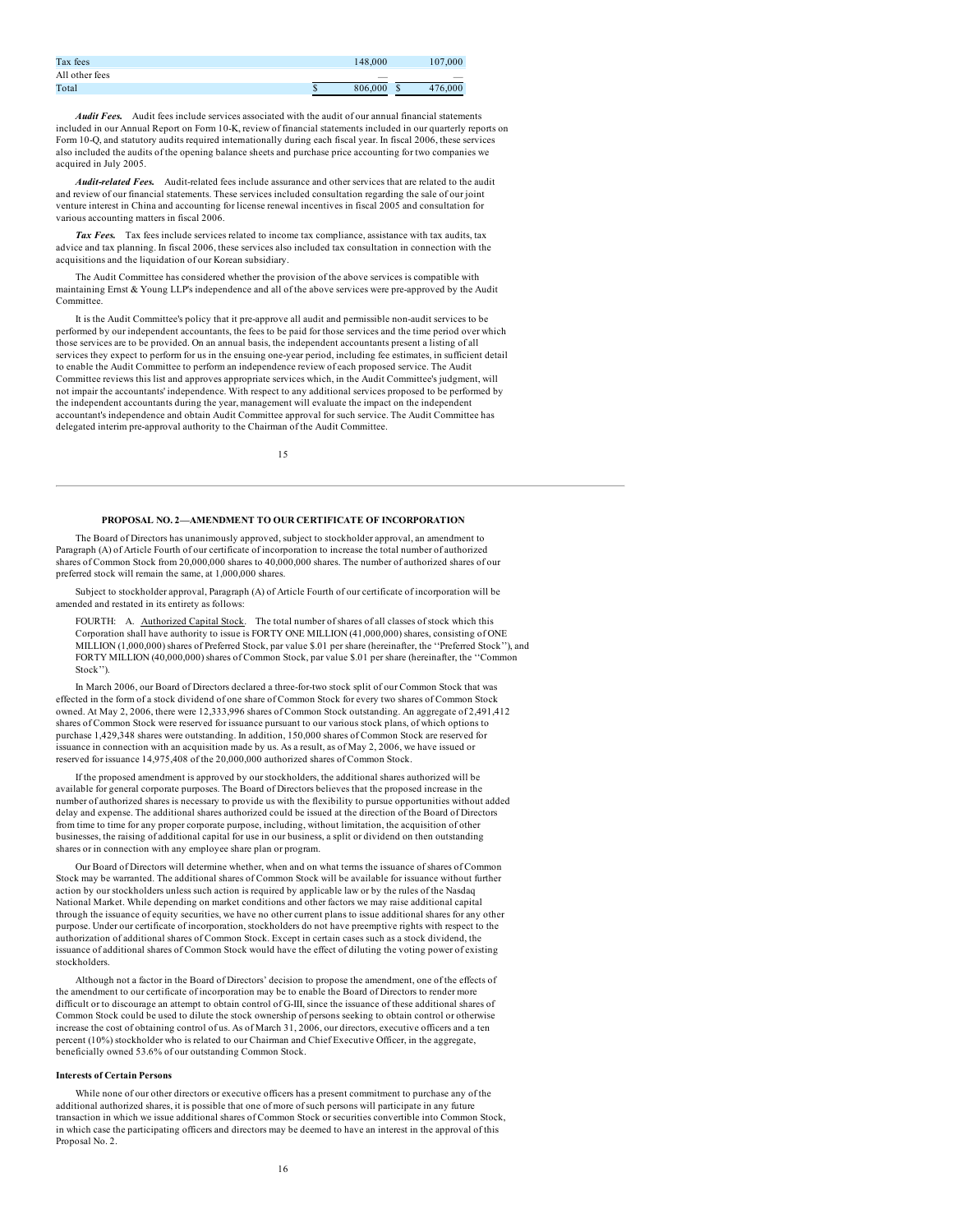### **Vote Required**

The affirmative vote of the holders of a majority of the shares of Common Stock outstanding is required for the approval of the amendment to our certificate of incorporation. Broker non-votes and abstentions with respect to this matter have the same effect as a vote ''against'' the matter.

### **THE BOARD OF DIRECTORS DEEMS PROPOSAL NO. 2 TO BE IN THE BEST INTERESTS OF US AND OUR STOCKHOLDERS AND RECOMMENDS A VOTE ''FOR'' APPROVAL THEREOF.**

#### **PROPOSAL NO. 3 RATIFICATION OF APPOINTMENT OF INDEPENDENT CERTIFIED PUBLIC ACCOUNTANTS**

The stockholders will be asked to ratify the appointment by the Audit Committee of Ernst & Young LLP as our independent certified public accountants for the fiscal year ending January 31, 2007. If this appointment is not ratified by the stockholders, the Audit Committee will reconsider its decision. Ernst & Young LLP audited our financial statements for the fiscal year ended January 31, 2006. A representative of Ernst & Young LLP is expected to be present at the Annual Meeting, and will have an opportunity to make a statement if such person desires to do so, and is expected to be available to respond to appropriate questions from stockholders.

### **THE BOARD OF DIRECTORS DEEMS PROPOSAL NO. 3 TO BE IN THE BEST INTERESTS OF US AND OUR STOCKHOLDERS AND RECOMMENDS A VOTE ''FOR'' APPROVAL THEREOF.**

#### **Our Comparative Performance**

The Securities and Exchange Commission requires us to present a chart comparing the cumulative total stockholder return on our Common Stock with the cumulative total stockholder return of (i) a broad equity market index and (ii) a published industry index or peer group. This chart compares the Common Stock with (i) the S&P 500 Composite Index and (ii) the S&P Textiles Index, and assumes an investment of \$100 on January 31, 2001 in each of the Common Stock, the stocks comprising the S&P 500 Composite Index and the stocks comprising the S&P Textile Index.



#### **Section 16(a) Beneficial Ownership Reporting Compliance**

To our knowledge, our directors, officers and beneficial owners of more than ten percent of our Common Stock were in compliance with the reporting requirements of Section 16(a) under the Securities Exchange Act of 1934, as amended, during fiscal 2006 except that Aron Goldfarb, an owner of more than 10% of G-III's common stock, failed to timely file a Form 4 to report the sale of 5,000 shares of common stock. Mr. Goldfarb subsequently filed a Form 4 reporting this transaction.

## **CERTAIN RELATIONSHIPS AND RELATED TRANSACTIONS**

In April 2003, the Audit Committee authorized us to enter into a lease agreement (the ''Initial Lease'') and management agreement with 345 West 37th Corp. (''345 Corp.''), a company owned and managed by Morris Goldfarb and Aron Goldfarb. The Initial Lease covers space on the fifth floor of the building located at 345 West 37th Street, New York, New York (the ''Premises''), parking spaces on the Premises and use of the billboard on the Premises. In January 2004, the Audit Committee approved our entry into a second lease agreement with 345 Corp. pursuant to which we leased additional space at the Premises which we use primarily for office space (the ''Supplemental Lease''). We also agreed with 345 Corp. to extend the term of the Initial Lease to expire concurrently with the ten year term of the Supplemental Lease. Our rental cost for space at the Premises during fiscal 2006 was \$207,000. We estimate our rental cost will be approximately \$207,000 during the year ending January 31, 2007 and for each year thereafter. In addition, we pay our pro rata share of operating expenses and real estate taxes, approximately \$20,000 per year, plus a \$25,000 annual contribution to the salaries of security and maintenance staff employed at the Premises. Under the terms of the management agreement, we provide management services with respect to the Premises, consisting primarily of administrative, bookkeeping, lease negotiation and oversight of building operations.

In July 2005, we acquired J. Percy for Marvin Richards, Ltd., CK Outerwear LLC and a 50% interest in Fabio Licensing, LLC (''Marvin Richards'') pursuant to a Stock Purchase Agreement with the former shareholders of Marvin Richards. Sammy Aaron, our Vice Chairman and a Director, was one of the former shareholders of Marvin Richards. The Stock Purchase Agreement provides that we will pay additional cash consideration to the former shareholders if our Marvin Richards division achieves a certain amount of earnings before interest and taxes and amortization of intangibles during each fiscal year ending on January 31, 2006 through January 31, 2009. We paid \$1,300,000 of additional cash consideration to Mr. Aaron with respect to the fiscal year ended January 31, 2006.

During fiscal 2006, Jeffrey Goldfarb, the son of Morris Goldfarb, our Chairman, Chief Executive Officer and a Director, was employed by us as director of business development, and was paid an aggregate salary and bonus of \$122,500 for his services during the year.